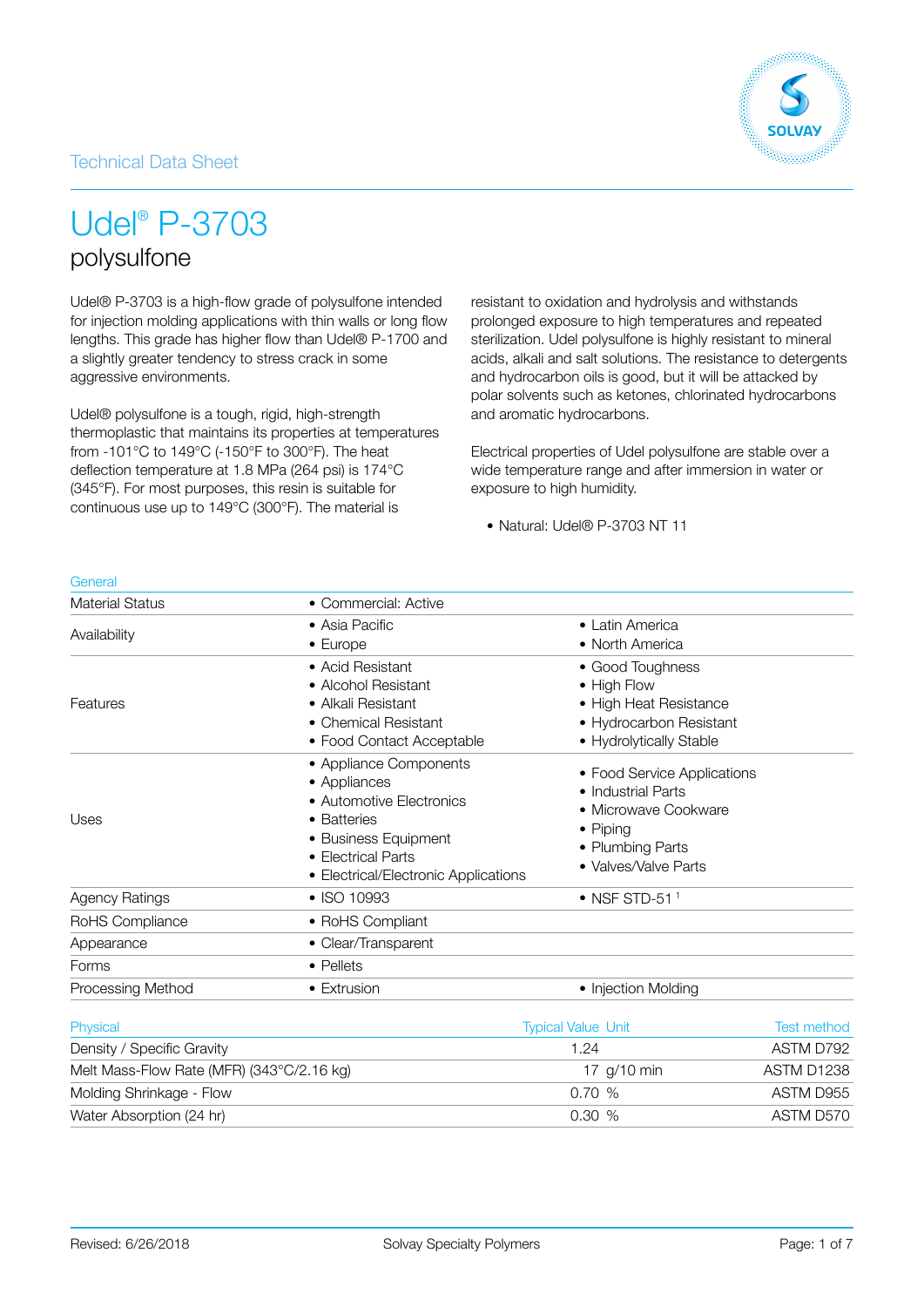| Mechanical                        | <b>Typical Value Unit</b> | <b>Test method</b> |
|-----------------------------------|---------------------------|--------------------|
| <b>Tensile Modulus</b>            | 2480 MPa                  | ASTM D638          |
| Tensile Strength (Break)          | 70.3 MPa                  | ASTM D638          |
| Tensile Elongation (Break)        | 50 to 100 %               | ASTM D638          |
| <b>Flexural Modulus</b>           | 2690 MPa                  | ASTM D790          |
| Flexural Strength                 | 106 MPa                   | ASTM D790          |
| Impact                            | <b>Typical Value Unit</b> | <b>Test method</b> |
| Notched Izod Impact               | 69 J/m                    | ASTM D256          |
| Tensile Impact Strength           | 420 kJ/m <sup>2</sup>     | ASTM D1822         |
| <b>Thermal</b>                    | <b>Typical Value Unit</b> | <b>Test method</b> |
| Deflection Temperature Under Load |                           | ASTM D648          |
| 1.8 MPa, Unannealed               | 174 °C                    |                    |
| CLTE - Flow                       | 5.6E-5 cm/cm/°C           | ASTM D696          |
| Electrical                        | <b>Typical Value Unit</b> | <b>Test method</b> |
| <b>Volume Resistivity</b>         | 5.0E+16 ohms·cm           | ASTM D257          |
| Dielectric Strength               | 17 kV/mm                  | ASTM D149          |
| Dielectric Constant               |                           | ASTM D150          |
| 60 Hz                             | 3.03                      |                    |
| 1 kHz                             | 3.04                      |                    |
| 1 MHz                             | 3.02                      |                    |
| <b>Dissipation Factor</b>         |                           | ASTM D150          |
| 60 Hz                             | $1.1E-3$                  |                    |
| 1 kHz                             | $1.3E-3$                  |                    |
| 1 MHz                             | $5.0E-3$                  |                    |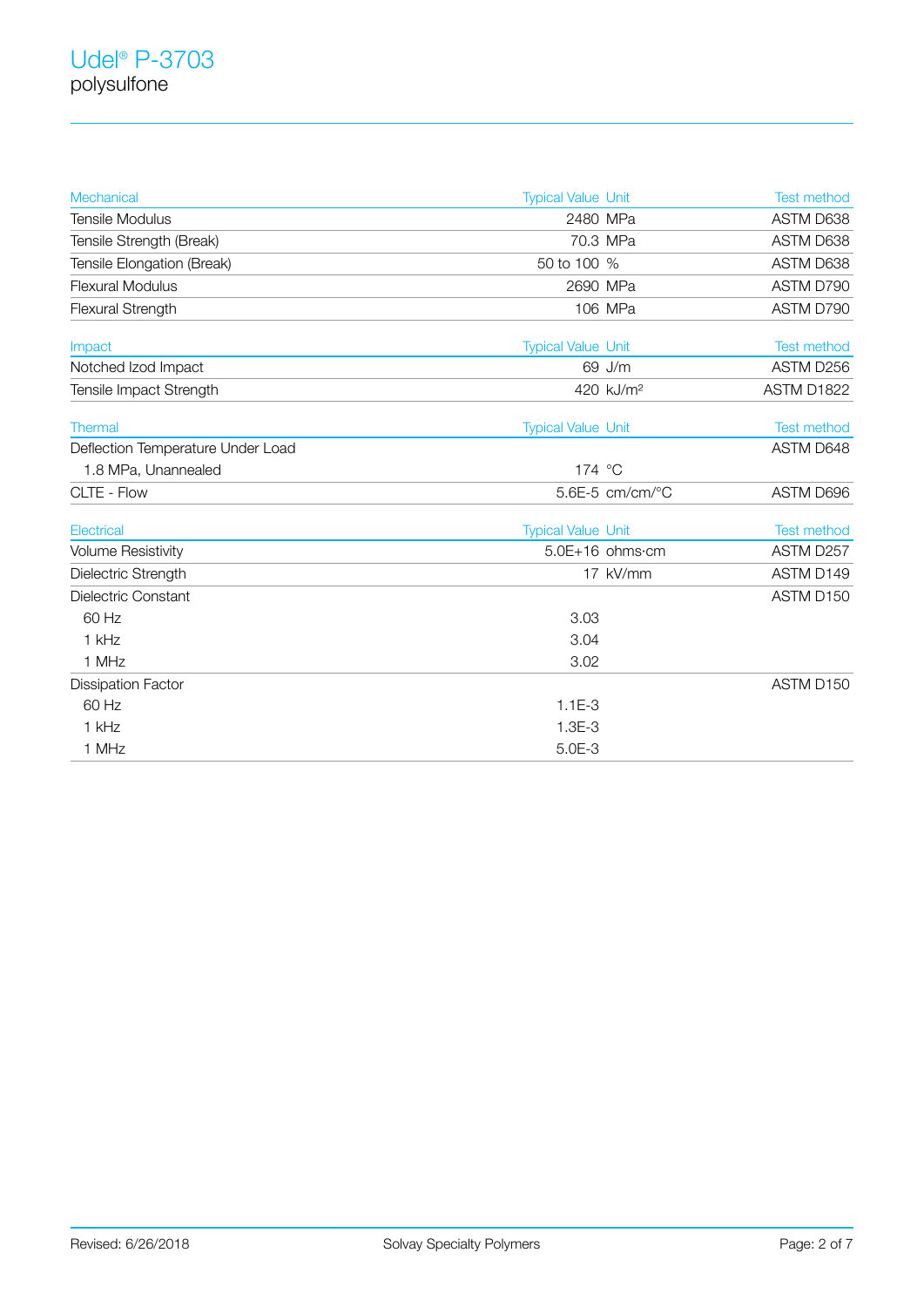| Flammability                | <b>Typical Value Unit</b> | <b>Test method</b> |
|-----------------------------|---------------------------|--------------------|
| <b>Flame Rating</b>         |                           | <b>UL 94</b>       |
| $> 1.5$ mm, Natural (NT 11) | HВ                        |                    |
| $> 4.5$ mm, Natural (NT 11) | $V-0$                     |                    |
| <b>Injection</b>            | <b>Typical Value Unit</b> |                    |
| <b>Drying Temperature</b>   | 135 to 163 °C             |                    |
| Drying Time                 | $3.5$ hr                  |                    |
| Suggested Shot Size         | 50 to 75 %                |                    |
| Processing (Melt) Temp      | 329 to 385 °C             |                    |
| Mold Temperature            | 121 to 163 °C             |                    |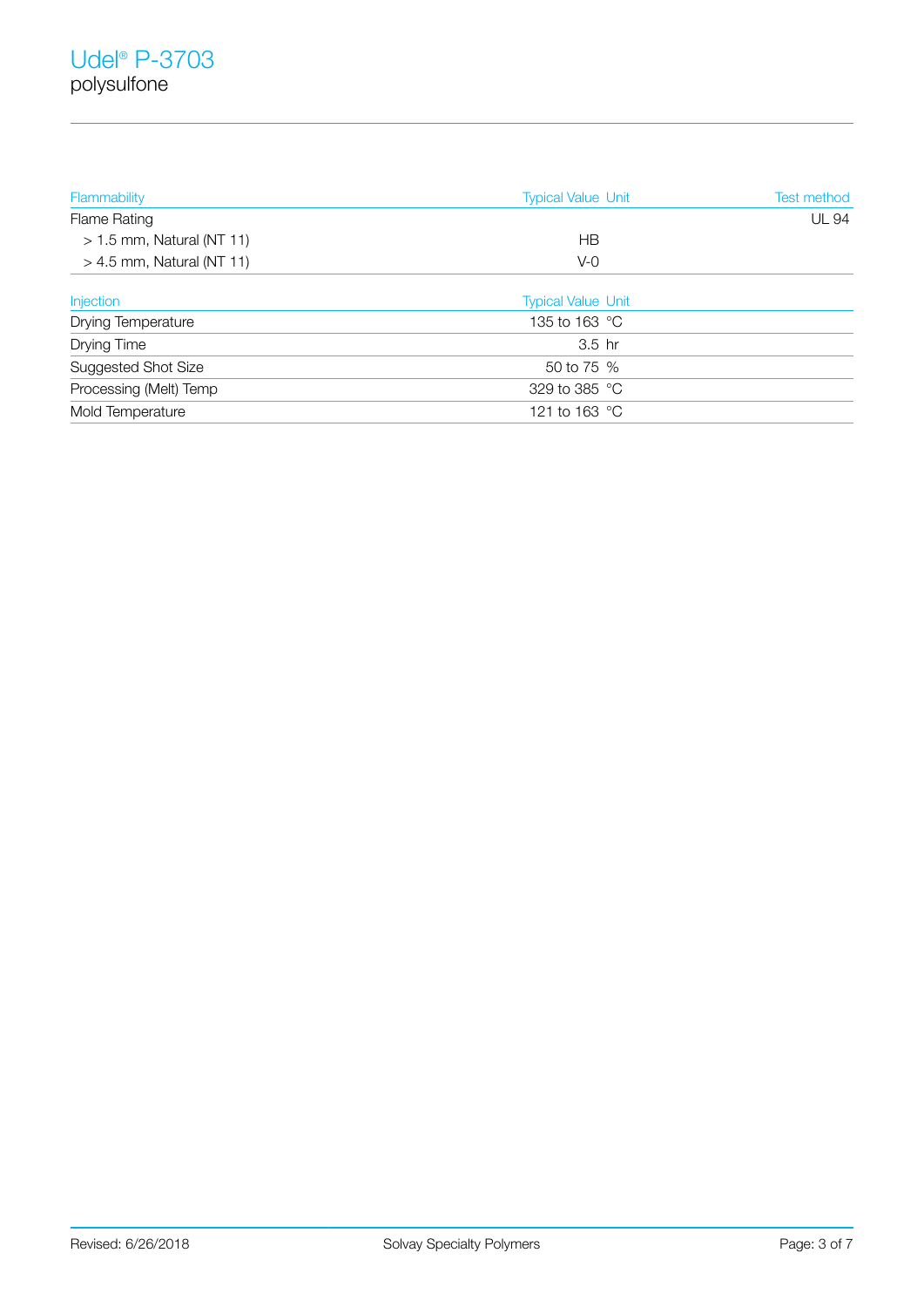Isothermal Stress vs. Strain (ISO 11403-1)

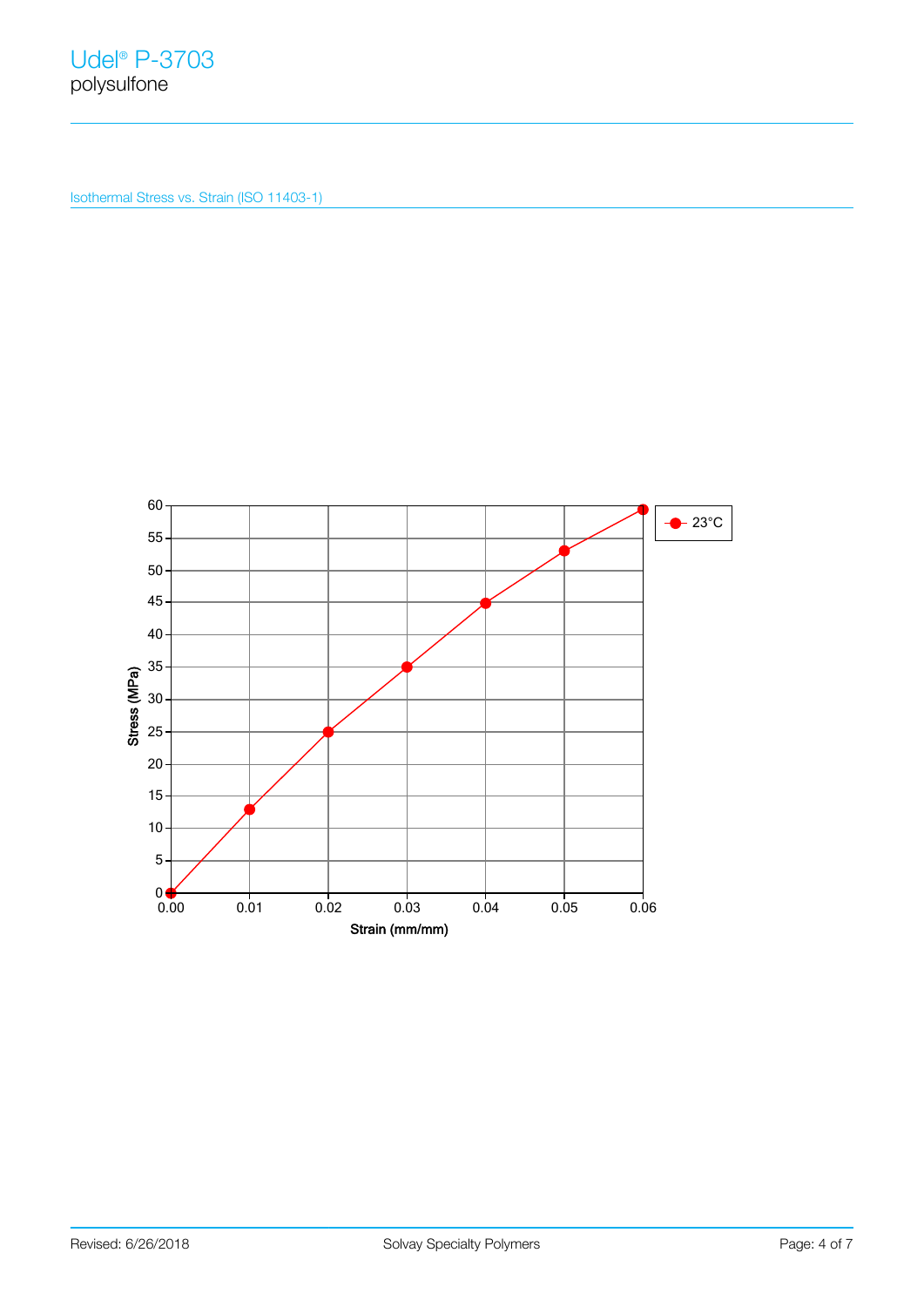Secant Modulus vs. Strain (ISO 11403-1)

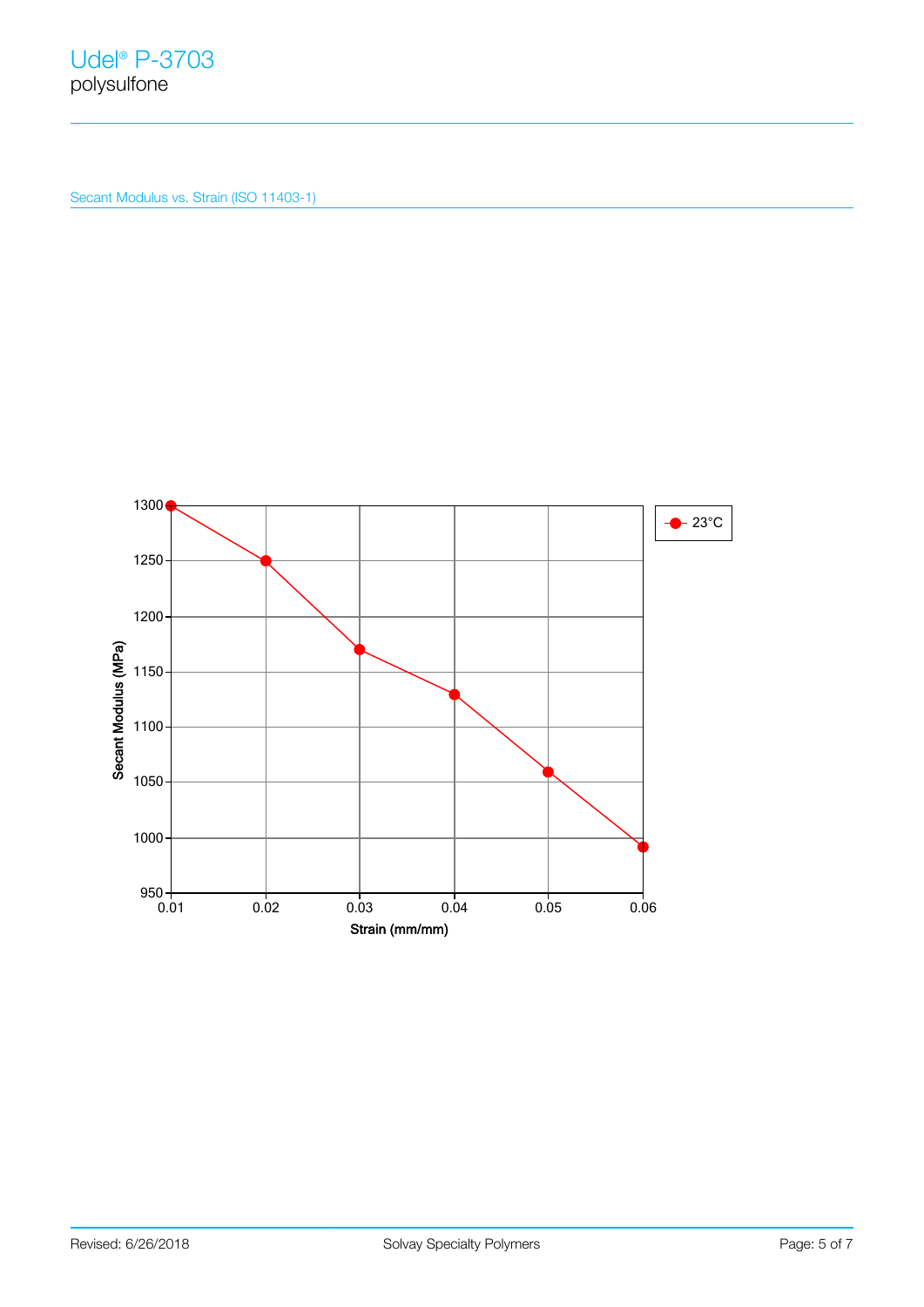Viscosity vs. Shear Rate (ISO 11403-2)